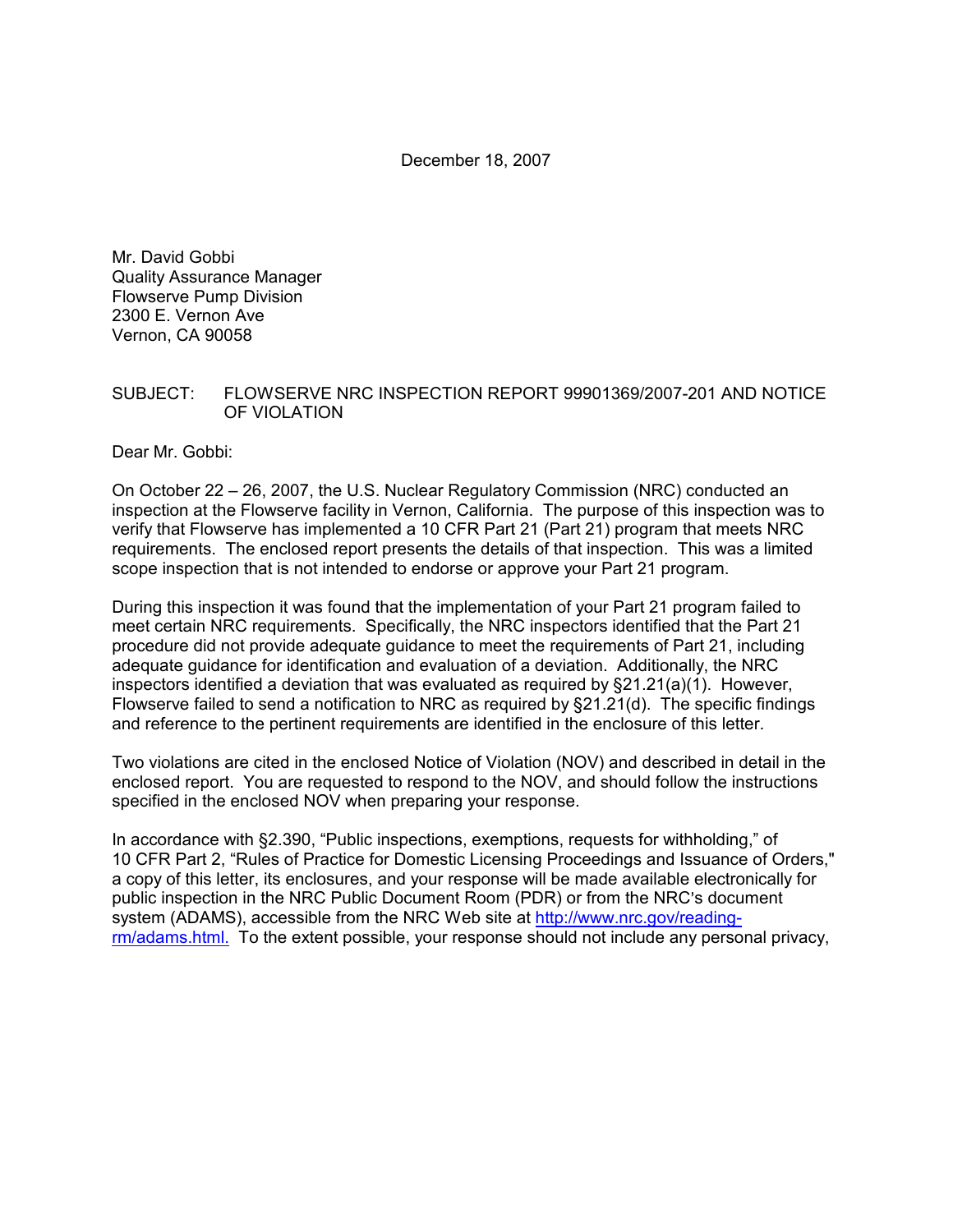proprietary, or safeguards information so that it can be made available to the Public without redaction.

Sincerely,

#### */RA/*

John Nakoski, Chief Quality and Vendor Branch 2 Division of Construction Inspection and Operational Programs Office of New Reactors

Enclosures: As Stated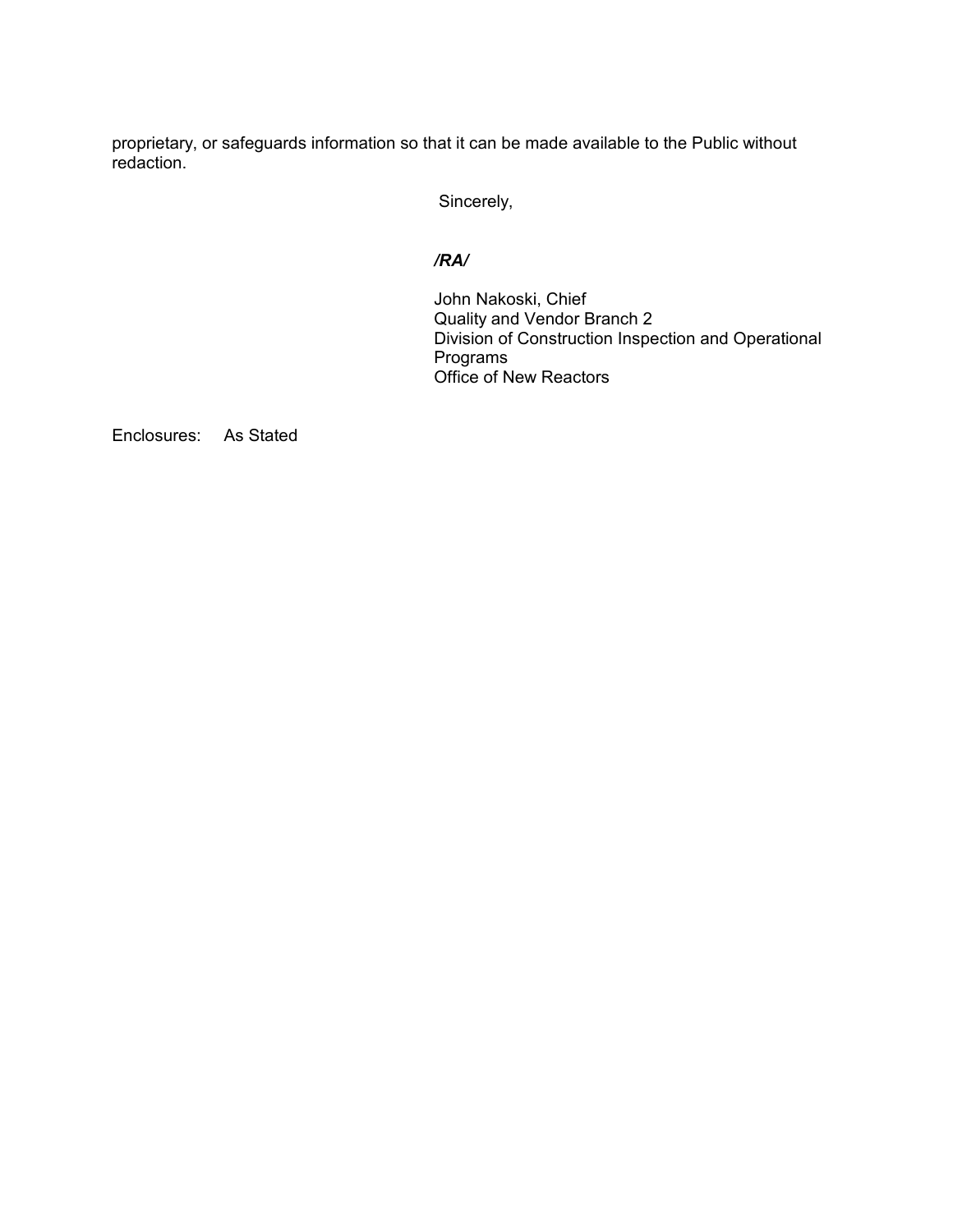proprietary, or safeguards information so that it can be made available to the Public without redaction.

Sincerely,

*/RA/* 

John Nakoski, Chief Quality and Vendor Branch 2 Division of Construction Inspection and Operational Programs Office of New Reactors

Enclosures: As Stated

DISTRIBUTION: **GTracy G**Imbro PHiland JNakoski **DFThatcher GCwalina JPeralta** NRC Docket File #99901369 **CRoquecruz** ARiveraVarona **RMcIntyre** WUlston

INDICATE IN BOX "C"=COPY W/O ATTACHMENT/ENCLOSURE, "E"=COPY W/ATT/ENCL, "N" = NO COPY ADAMS Accession No.: ML073230379 NRO-002

| <b>OFFICE</b> | CQVP/DCIP/NRO |  | CQVB/DCIP/NRO |  | BC:CQVP/DCIP |  |
|---------------|---------------|--|---------------|--|--------------|--|
| <b>NAME</b>   | ARiveraVarona |  | RMcIntyre     |  | JNakoski     |  |
| <b>IDATE</b>  | 12/14/2007    |  | 12/14/2007    |  | 12/18/2007   |  |

**OFFICIAL RECORD COPY**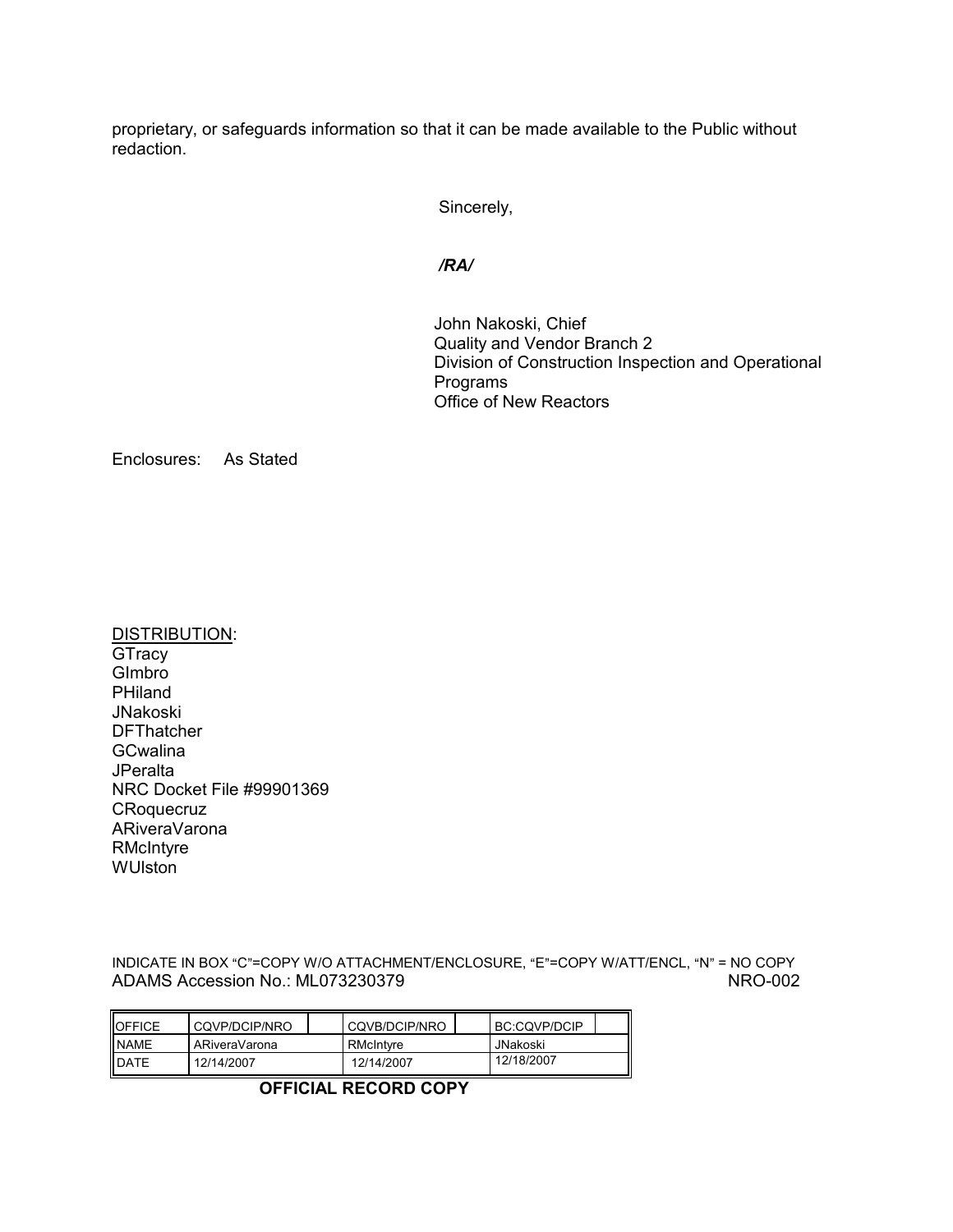# NOTICE OF VIOLATION

Flowserve Pump Division Docket Number 99901369<br>1207-201 Vernon, California Inspection Report Number 2007-201

Based on the results of a Nuclear Regulatory Commission (NRC) inspection conducted October 22-25, 2007, of activities performed at Flowserve, Vernon facility, it appears that certain activities were not conducted in accordance with NRC requirements.

1. Paragraph 21.21(d)(1) of Part 21, requires, in part, that a director or responsible officer subject to the regulations of this part or a person designated under paragraph 21.21 (d)(5) must notify the Commission when he or she obtains information reasonably indicating a failure to comply or a defect.

Contrary to the above, Flowserve failed to send a notification to NRC of an identified defect as documented in deviation evaluation, #CFR-06-001, regarding a pressure reducing bushing affecting two (2) NRC-licensed facilities.

This issue is identified as Violation 99901369/2007-201-01. This is a Severity Level IV violation (Supplement VII).

2. 10 CFR 21.21(a)(1), requires, in part, that each individual, corporation, partnership, dedicating entity, or other entity subject to the regulations in this part shall adopt appropriate procedures to evaluate deviations and failures to comply to identify defects and failures to comply associated with substantial safety hazards as soon as practicable, and, except as provided in paragraph (a)(2), in all cases within 60 days of discovery.

Contrary to the above, Flowserve Quality Assurance Program procedure NPO-NNP-01, "Quality Department 10 CFR Part 21 Evaluation Board," Revision 00, dated October 11, 2007, did not provide adequate guidance in the procedure to meet the above requirements of Part 21. For example:

10 CFR 21.21(a)(2), requires, in part, if an evaluation of an identified deviation … cannot be completed within 60 days from discovery… an interim report is prepared and submitted to the Commission within 60 days of discovery of the deviation.

Procedure NPO-NPP-01, paragraph 4.2.3 states that the evaluation of a basic component deviation shall be completed within sixty (60) days of discovery. If the evaluation can not be completed within sixty (60) days of discovery, the Quality Assurance Representative shall prepare an interim report … and submit it to the Quality Manager, NPO. Furthermore, paragraph 4.2.4, states that the Quality Manager, NPO, shall submit the interim report to the NRC within thirty (30) days of receipt.

- 10 CFR 21.21(d)(1), requires, in part, that the responsible officer notify the Commission when he or she obtains information reasonably indicating a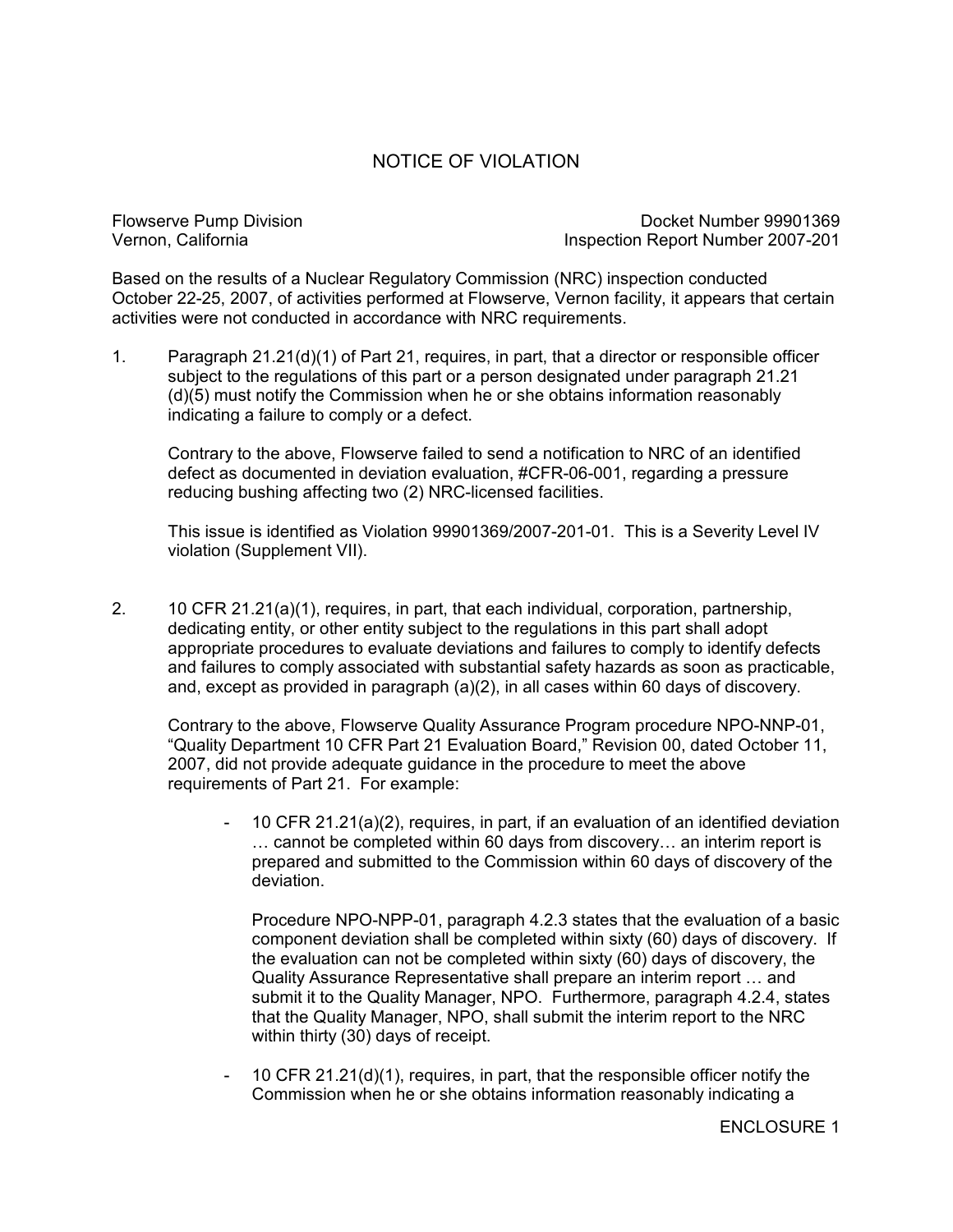failure to comply or a defect.

Procedure NPO-NPP-01, paragraph 4.2.1.2 states, in part, that subsequent to delivery, a report to the customer is made when an assessment performed by the Quality Assurance Representative after consultation with members of the Material Review Board (MRB), that a substantial safety hazard may exist.

This issue is identified as Violation 99901369/2007-201-02. This is a Severity Level IV violation (Supplement VII).

Pursuant to the provisions of 10 CFR 2.201, "Notice of Violation," Flowserve is hereby required to submit a written statement or explanation to the U.S. Nuclear Regulatory Commission, ATTN:: Document Control Desk, Washington, D.C. 20555, with a copy to the Chief, Quality and Vendor Branch 2, Division of Construction Inspection and Operational Programs, Office of New Reactors, within 30 days of the date of the letter transmitting this Notice of Violation. This reply should be clearly marked as a "Reply to Notice of Violation" and should include for each violation: (1) the reason for the violation, or if contested, the basis for disputing the violation, (2) the corrective steps that have been taken and the results achieved, (3) the corrective steps that will be taken to avoid further noncompliances, and (4) the date when your corrective actions will be completed. Where good cause is shown, consideration will be given to extending the response time.

Because your response will be made available electronically for public inspection in the NRC Public Document Room or from the NRC's document system (ADAMS), to the extent possible, it should not include any personal privacy, proprietary, or safeguards information so that it can be made available to the public without redaction. Agency-wide Documents Access and Management System (ADAMS) is accessible from the NRC Web site at http://www.nrc.gov/reading-rm/adams.html. If personal privacy or proprietary information is necessary to provide an acceptable response, then please provide a bracketed copy of your response that identifies the information that should be protected and a redacted copy of your response that deletes such information. If you request withholding of such material, you must specifically identify the portions of your response that you seek to have withheld and provide in detail the bases for your claim of withholding (e.g., explain why the disclosure of information will create an unwarranted invasion of personal privacy or provide the information required by 10 CFR 2.390(b) to support a request for withholding confidential commercial or financial information). If safeguards information is necessary to provide an acceptable response, please provide the level of protection, described in 10 CFR 73.21.

Dated this 19<sup>th</sup> day of December of 2007.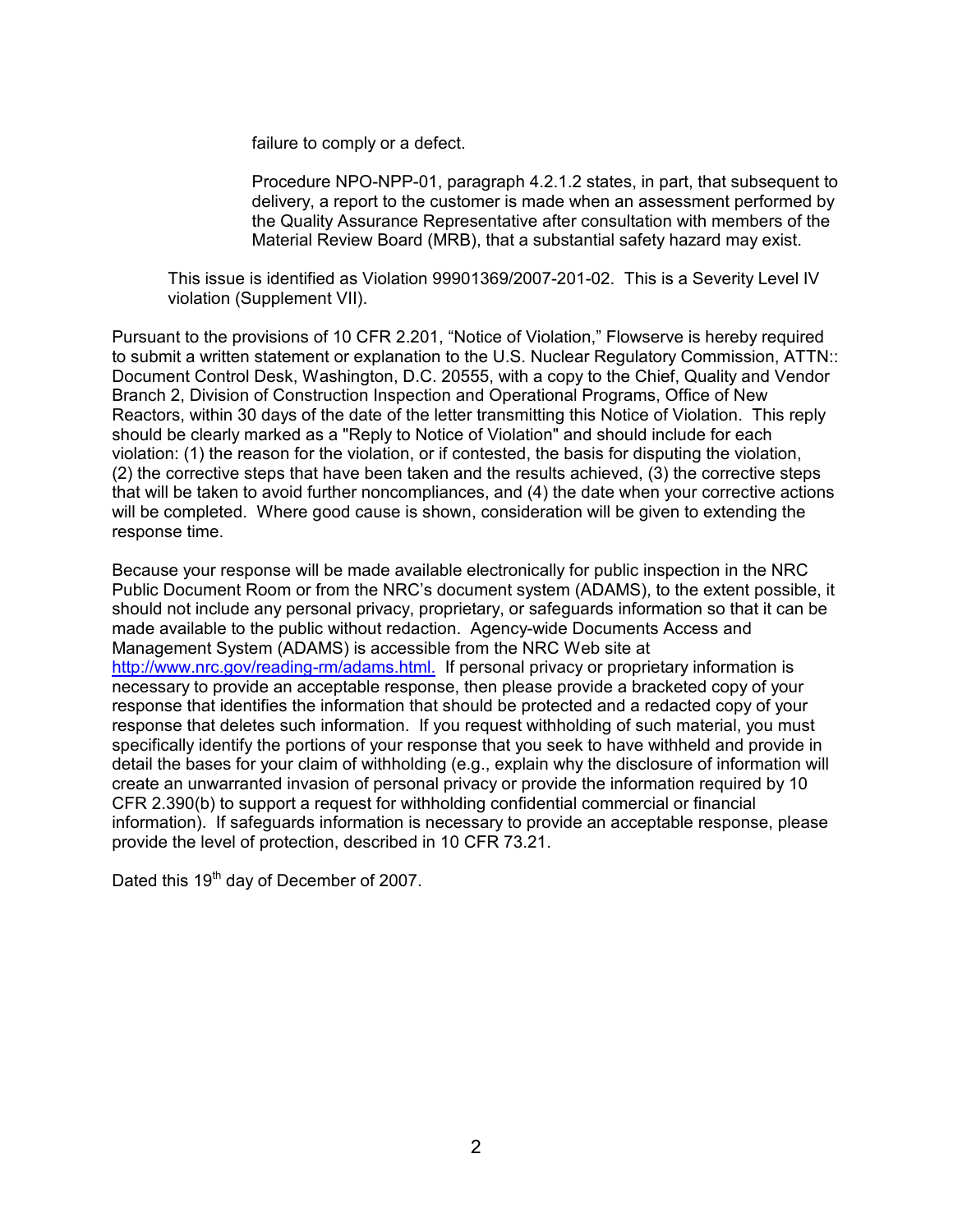# **U.S. NUCLEAR REGULATORY COMMISSION OFFICE OF NEW REACTORS**

| Report No:               | 99901369/2007-201                                                                                                                                                                                                 |      |  |
|--------------------------|-------------------------------------------------------------------------------------------------------------------------------------------------------------------------------------------------------------------|------|--|
| Organization:            | Flowserve Pump Division<br><b>Nuclear Products Operations</b><br>2300 E. Vernon Avenue<br>Vernon, California 90058                                                                                                |      |  |
| <b>Vendor Contact:</b>   | Mr. David Gobbi<br><b>Quality Assurance Manager</b><br>(323) 587-6171                                                                                                                                             |      |  |
| Nuclear Industry:        | Flowserve designs and manufactures a wide range of pump types for<br>nuclear power and industrial applications, and provides a range of related<br>flow design and management services to U.S. nuclear utilities. |      |  |
| <b>Inspection Dates:</b> | October 22 - 25, 2007                                                                                                                                                                                             |      |  |
| Inspectors:              | Richard McIntyre, Lead Inspector, CQVB/DCIP/NRO<br>Aida Rivera-Varona, CQVB/DCIP/NRO<br>Carla Roquecruz, DE/NRR                                                                                                   |      |  |
| Approved by:             |                                                                                                                                                                                                                   |      |  |
|                          | John Nakoski<br>Quality & Vendor Branch 2<br>Division of Construction Inspection<br>& Operational Program (DCIP)<br>Office of New Reactors (NRO)                                                                  | Date |  |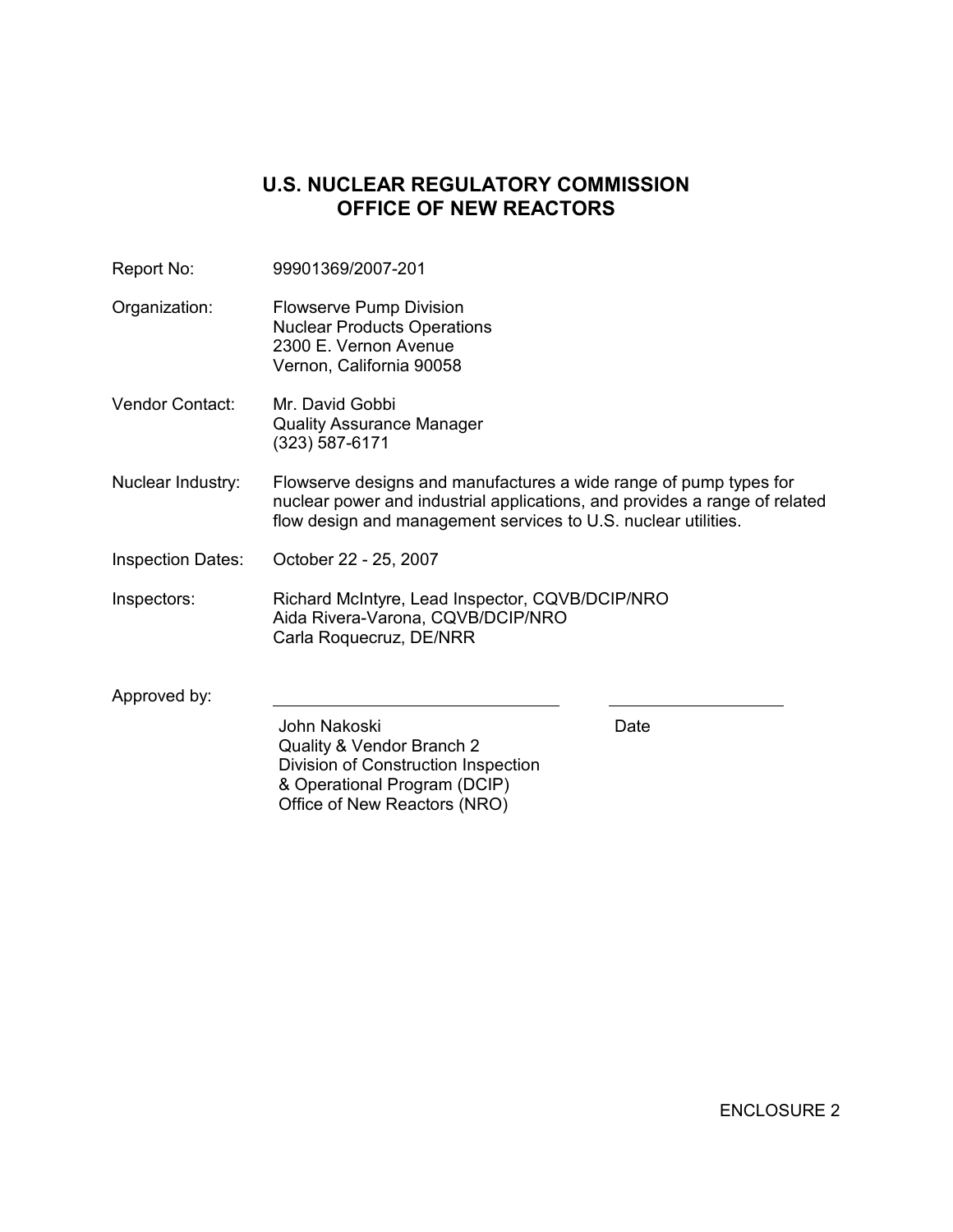## **1.0 INSPECTION SUMMARY**

The purpose of the inspection at Flowserve, Vernon facility was to verify that Flowserve has implemented a 10 CFR Part 21 program that meets NRC requirements. As part of this review, the NRC inspectors reviewed the documentation associated with evaluations of deviations pursuant to 10 CFR Part 21 during 2005, 2006 and 2007.

The inspection was conducted at Flowserve's facility in the City of Vernon, California. The inspection bases were:

- 10 CFR Part 21, "Reporting of Defects and Noncompliance."

## 1.1 VIOLATIONS

- Violation 99901369/2007-201-01 was identified and is discussed in Section 3.1.b.3 of this report.
- Violation 99901369/2007-201-02 was identified and is discussed in Section 3.1.b.1 of this report.
- 1.2 Non-Cited Violations
- Non-Cited Violation is discussed in Section 3.1.b.2 of this report.

# **2.0 STATUS OF PREVIOUS INSPECTION FINDINGS**

There were no previous NRC inspections performed at Flowserve Pump Division's facility in Vernon, California, prior to this inspection.

# **3.0 INSPECTION FINDINGS AND OTHER COMMENTS**

The Flowserve quality program consists of Level 1, 2, and 3 quality policies and procedures. The Level 1 document is the highest level document which consists of Flowserve Quality Assurance Manual, "NPO Nuclear Quality Program, Edition 2," Revision 0, dated June 30, 2007. The manual describes the overall quality management system for the Pump Division of Flowserve. The Level 2 documents are the second level documents which contain the policies and procedures that form the structure of the quality management system. The Level 3 documents are the third level documents which contain implementing procedures for the Vernon facility.

- 3.1 10 CFR PART 21 PROGRAM
- a. Inspection Scope

The NRC inspectors reviewed Flowserve's Quality Assurance Program, and implementing procedures developed to implement the requirements of 10 CFR Part 21.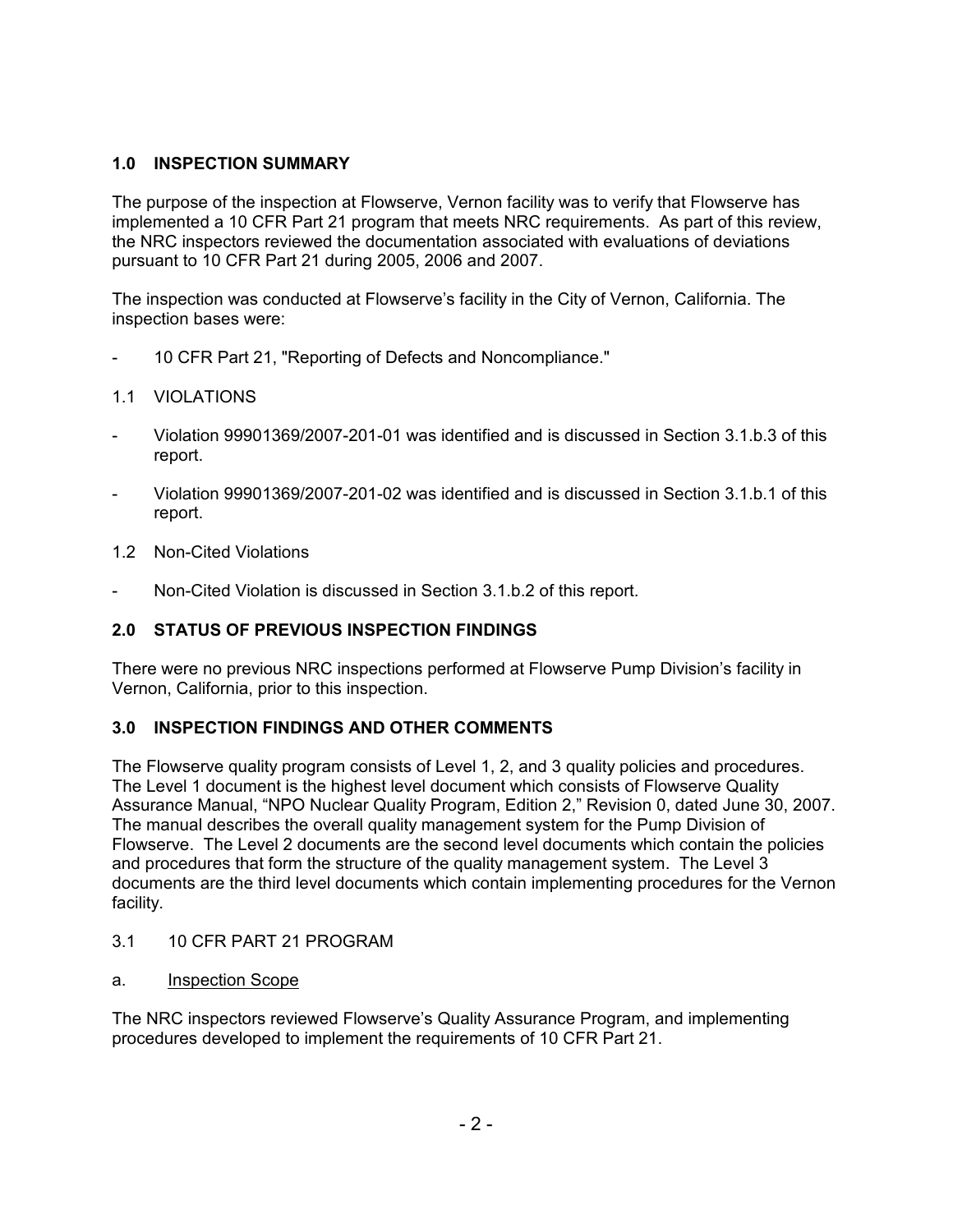## b. Observations and Findings

#### b.1 Procedure Review

The NRC inspectors reviewed the Flowserve policy and procedure governing the 10 CFR Part 21 program to assure those guidelines provided adequate description of the process and implemented the requirements as described in 10 CFR Part 21, "Reporting of Defects and Noncompliance."

Level 2 Procedure, NPO-NNP-01, "Quality Department 10 CFR Part 21 Evaluation Board," dated October 11, 2007, was developed to implement the requirements of 10 CFR Part 21. The purpose of this procedure is to define the methods to identify, report, and disposition defects or noncompliance which may result in a substantial safety hazard. The inspectors noted that the procedure did not contain adequate guidance to meet certain requirements of the regulations.

NPO-NPP-01, paragraph 4.2.3 states that the evaluation of a basic component deviation shall be completed within sixty (60) days of discovery. If the evaluation can not be completed within sixty (60) days of discovery, the Quality Assurance Representative shall prepare an interim report and submit it to the Quality Manager, NPO. Furthermore, paragraph 4.2.4, states that the Quality Manager, NPO, shall submit the interim report to the NRC within thirty (30) days of receipt. This process thus allows Flowserve ninety days for the submittal of the interim report to the NRC. 10 CFR 21.21(a)(1) requires the report to be provided to the NRC within 60 days of discovery.

NPO-NPP-01, paragraph 4.2.1.2 states, in part, that subsequent to the delivery of a component, a report to the customer is made after an assessment is made by the Quality Assurance Representative through consultation with members of the Material Review Board (MRB), that a substantial safety hazard may exist. The NRC inspectors found that the procedure did not provide guidance for the notification to the NRC of evaluated deviations that are determined to be defects that could cause substantial safety hazard, when those items and/or components have been delivered and accepted by the customer.

In addition, the NRC inspectors reviewed Section SN-19 of Flowserve's Quality Assurance Manual, "Non-Conformance Control." This section of the Quality Assurance Manual provides provisions to establish measures to identify, evaluate, and report deviations that may result in substantial safety hazard per 10 CFR Part 21. However, paragraph 5.2.3 does not provide adequate guidance for informing the Commission of deviations that would create a substantial safety hazard.

The NRC inspectors noted that the Flowserve Part 21 procedure NPO-NPP-01, did not provide adequate guidance to meet the requirements of Part 21. As a result, the NRC inspectors concluded that the Flowserve Part 21 procedures, and thus the QA Manual, do not meet the requirements of 10 CFR 21.21(a)(1). This is identified as Violation 99901360/2007-201-03.

## b.2 Posting

The inspectors reviewed Flowserve's posting of Part 21 to determine whether Flowserve had complied with the posting requirements of 10 CFR 21.6. The inspectors found that Flowserve had posted notices that included a copy of Section 206 of the Energy Reorganization Act of 1974, a current copy of 10 CFR Part 21, and a note with the title of the responsible person and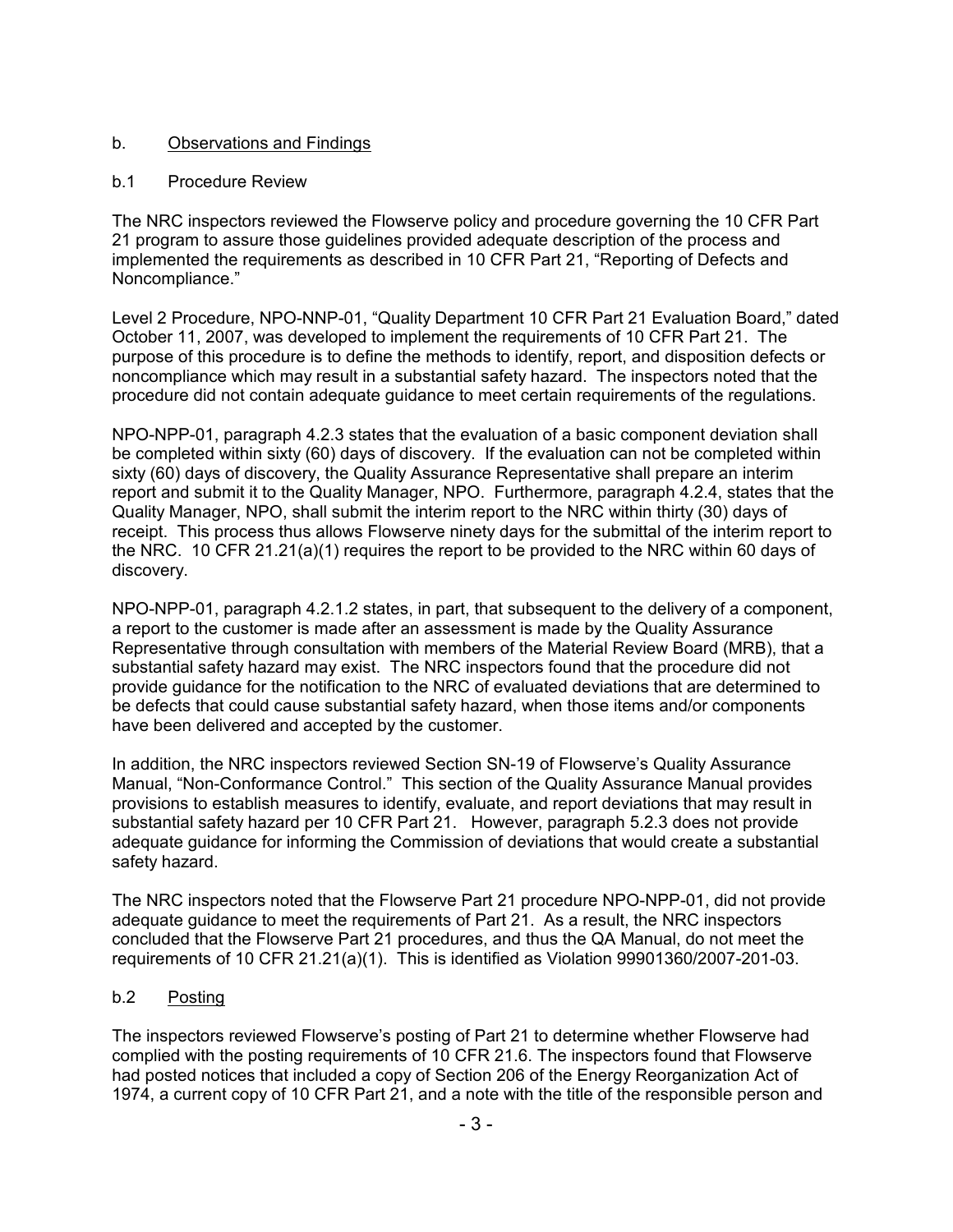reference to the procedure NPO-NPP-01. However, the inspectors found that Flowserve facility failed to include the other applicable procedure, NPO-005, "Quality Department 10 CFR Part 21 Evaluation Board," dated October 17, 2007, and clear statement of where these procedures may be examined. Although a Violation was characterized with respect to Part 21 posting requirements, it is considered a Non-cited Violation due to the minor nature of the violation.

## b.3 10 CFR Part 21 Implementation

The inspectors reviewed the five Part 21 evaluations performed by Flowserve since 2005 to verify that Flowserve had documented and implemented a program consistent with the requirements described in Part 21. The NRC inspectors verified that Flowserve's program included a method of identification to perform an evaluation, and requirements for a timely reporting.

The inspectors noted that Flowserve had a method to screen for Part 21 applicability and evaluation through the corrective action report (CAR) process. Additionally, the Quality Manager pointed out that Flowserve had revised the nonconformance report form to include review for Part 21 applicability. However, the inspectors noted that none of the issues identified and evaluated under the Part 21 program resulted from a CAR. The inspectors found that the Part 21 evaluations did not provide consistency in the method of identification. For example, some evaluations were initiated by the Quality Supervisor's identification of the need to perform an evaluation.

The inspectors noted that for deviation evaluation #CFR-06-01, Flowserve only sent notifications to its customers of an identified defect in material of a pressure reducing bushing. The inspectors could not find any notification to the NRC for reporting this defect. The inspectors discussed the issue with the Quality Manager, and he explained to the inspectors that since the affected components had not been installed, Flowserve's position was that they were not required to send notification to the NRC. The inspectors explained that the Part 21 regulations (10 CFR 21.21(d)(1)) require notification to the NRC of any evaluated deviation that is found to cause a substantial safety hazard, when the component was delivered and accepted by the customer. The inspectors identified that Flowserve failed to send the required notification to NRC of an identified defect as documented in deviation evaluation, #CFR-06-001, regarding a pressure reducing bushing affecting two (2) NRC-licensed facilities. This issue is identified as Violation 99901369/2007-201-01.

## c. Conclusions

Except for the violations discussed above (one violation is non-cited), the inspectors concluded that Flowserve's 10 CFR Part 21 program was generally acceptable and consistent with the regulatory requirements. The NRC inspectors also determined that Flowserve's 10 CFR Part 21 procedures did not provide adequate guidance to ensure effective implementation of the provisions of Part 21.

# **4.0 ENTRANCE AND EXIT MEETINGS**

In the entrance meeting on October 22, 2007, the NRC Inspectors discussed the scope of the inspection, outlined the areas to be inspected, and established interfaces with Flowserve staff and management. In the exit meeting on October 25, 2007, the NRC Inspectors discussed their Part 21 findings with Flowserve management and staff.